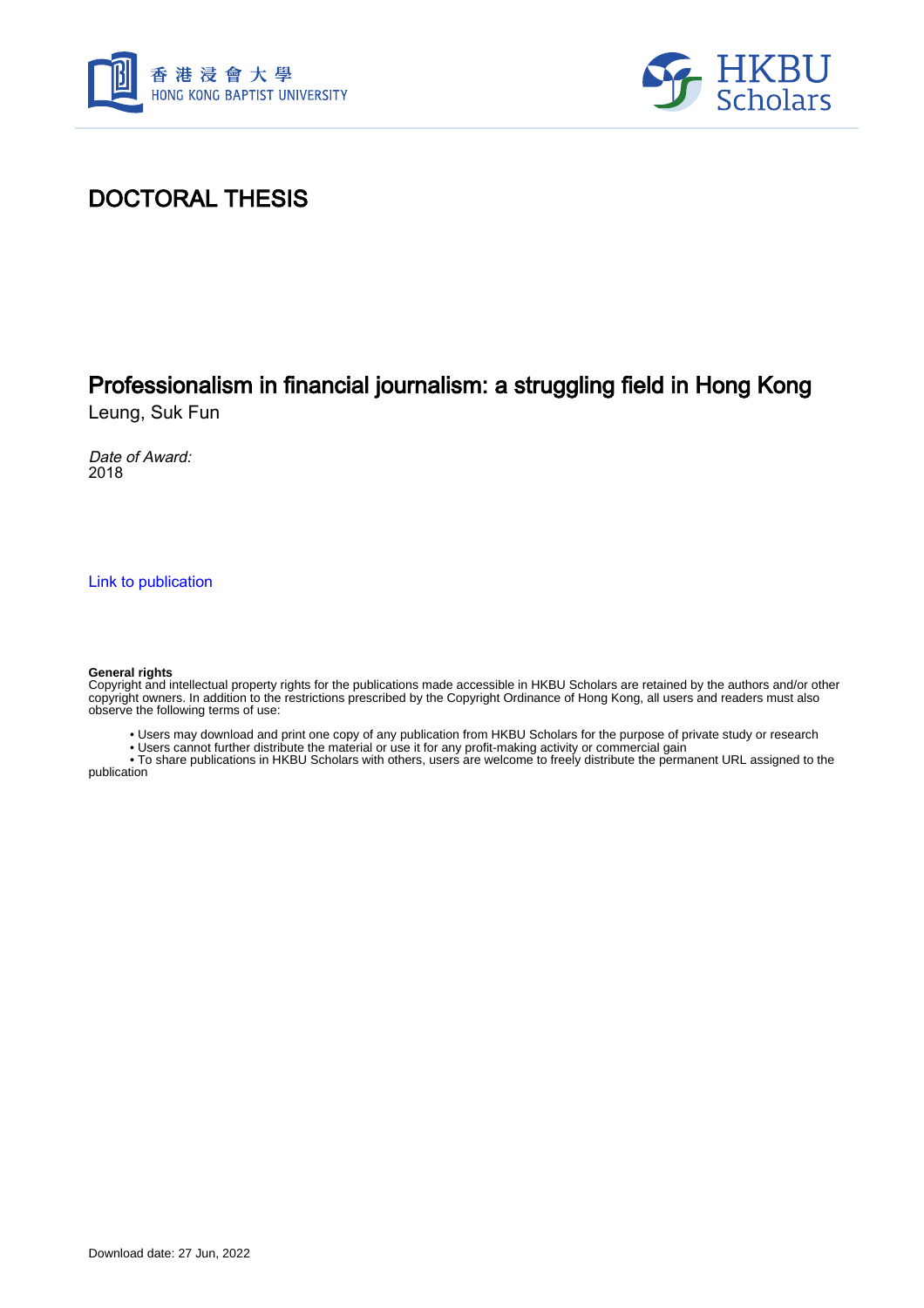### ABSTRACT

This thesis explores the norms and practices of financial journalism in Hong Kong, an international financial center and a Special Administrative Region of China. The focus is on the pressure and challenges local financial journalists are facing amid unprecedented socio-political changes in the territory after the handover in 1997 and how they respond to them. Financial journalism worldwide has become a target of criticism, especially after the Global Financial Crisis of 2008, even as appetite grows for financial and economic information. Journalists' lack of skepticism and the eagerness to please the powers-that-be and their sources are common accusations. Drawing on Bourdieu's field theory and Waisbord's research framework, this thesis uses professionalism as a lens to investigate the aspirations of institutions and agents, and to identify the gaps between role perceptions and the actual role performance of financial journalists in Hong Kong.

This study examines the codes of conduct of local media, analyzes the performance of financial journalists via their output, and guided by the findings, conducts in-depth interviews with practitioners at Hong Kong, Mainland Chinese and international media organizations. The results show that Hong Kong media institutions and financial journalists have not been paying enough attention to the rules of the profession set in the codes, and implementation is largely lax. Shrinking capacity in newsrooms is another major constraint on professionalism, as it limits journalists' ability to conduct analysis, exercise initiative and carry out investigative reporting. Journalists also express confusion about what constitutes quality news as print media are moving digital. This study indicates that Hong Kong's financial journalism is struggling to maintain the boundary of its field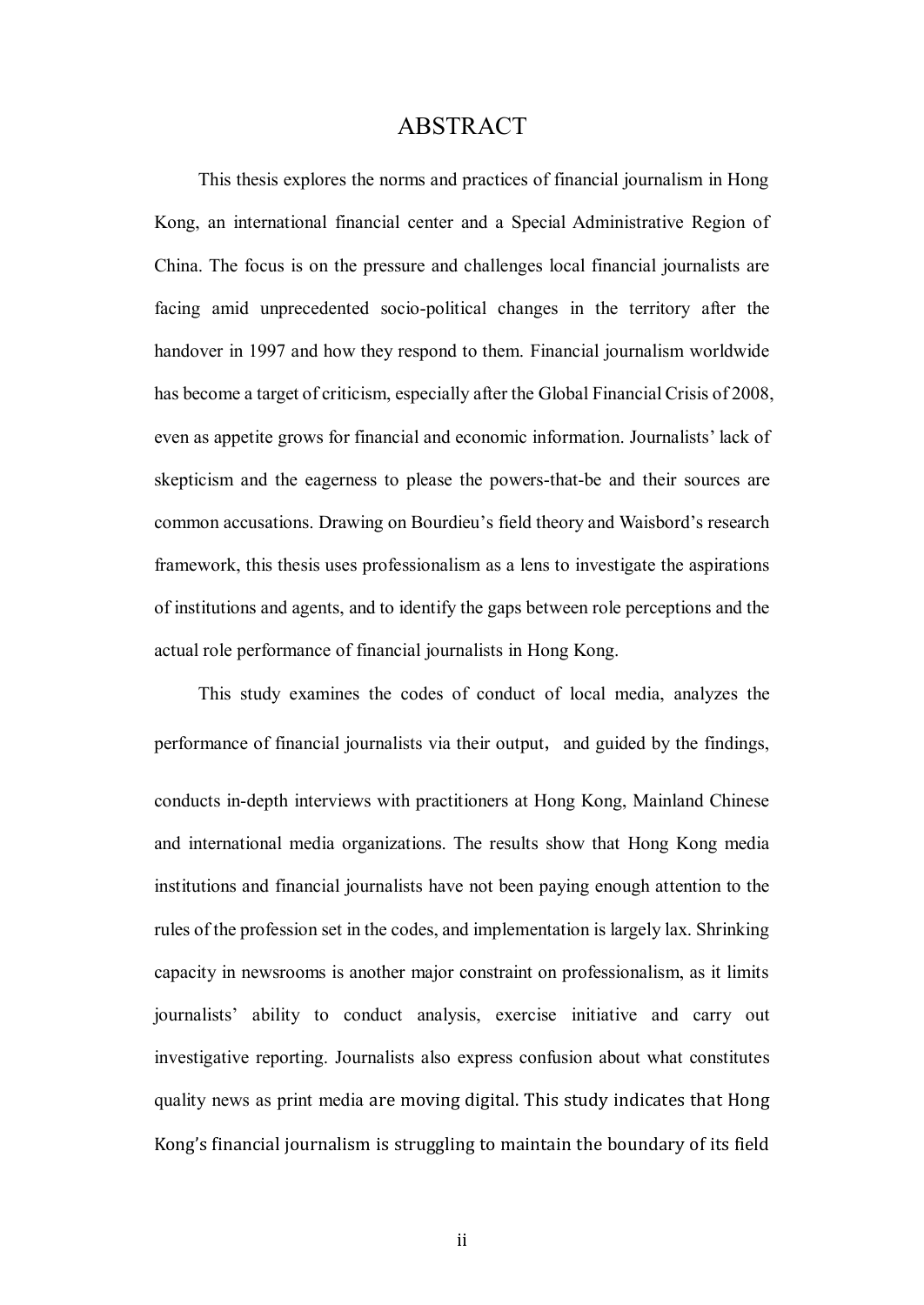amid social and commercial challenges. Although not all Hong Kong financial journalists think they are professionals, they value the standards and group norms passed on by senior reporters and editors. An embedded culture of Western style professionalism continues to prevail. However, close social and economic interactions between Hong Kong and Mainland China threaten to change the ecology of financial journalism in the city, in ways that undermine its claims to professionalism.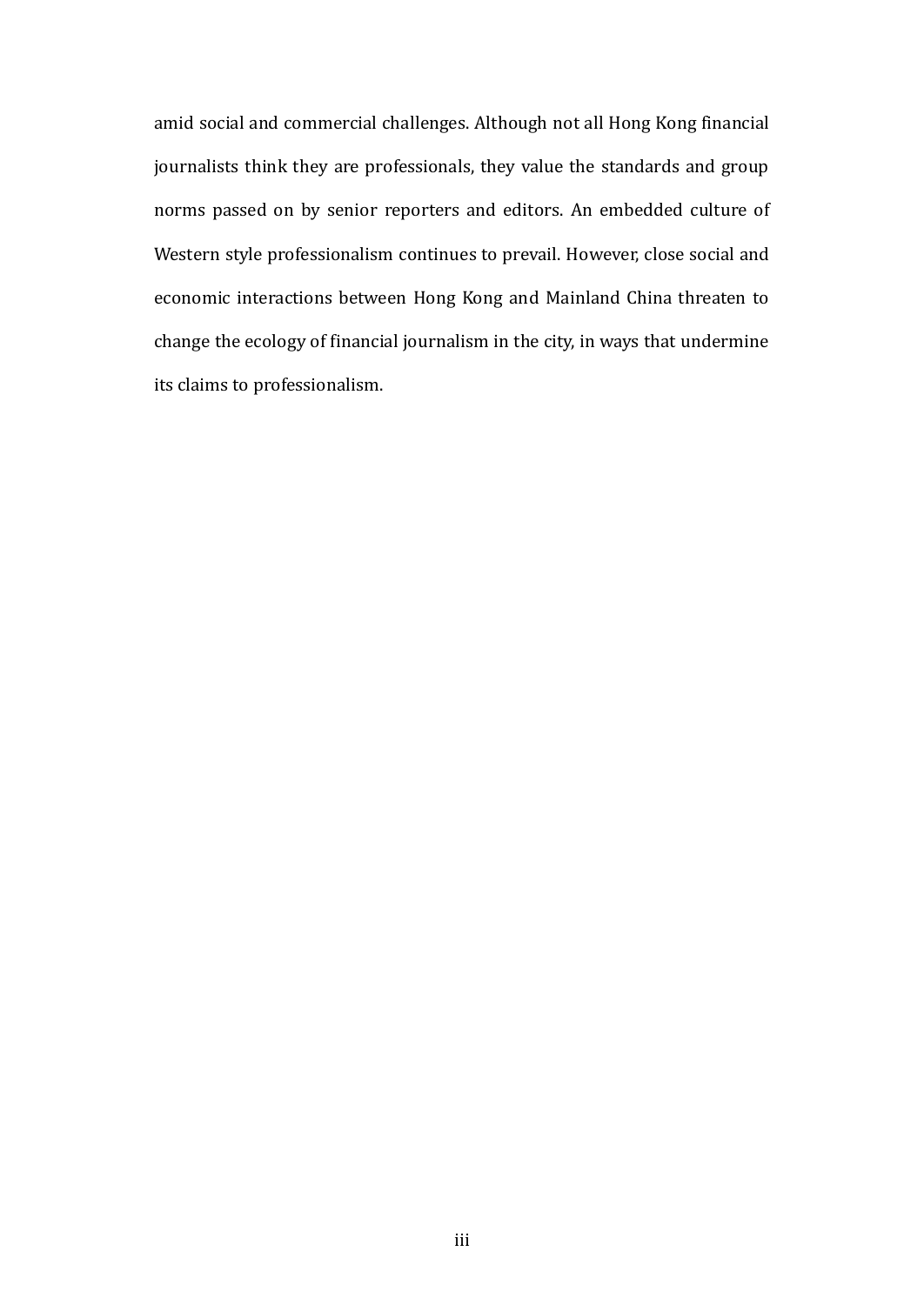# **Table of Contents**

| Declaration                                                  | i                   |
|--------------------------------------------------------------|---------------------|
| Abstract                                                     | $\ddot{\mathbf{i}}$ |
| Acknowledgements                                             | iv                  |
| Abbreviations                                                | V                   |
| Table of Contents                                            | vii                 |
| <b>Chapter 1 Introduction</b>                                | 1                   |
|                                                              |                     |
|                                                              |                     |
|                                                              |                     |
|                                                              |                     |
| <b>Chapter 2 Literature Review and Theoretical Framework</b> | 12                  |
|                                                              |                     |
|                                                              |                     |
|                                                              |                     |
|                                                              |                     |
|                                                              |                     |
|                                                              |                     |
|                                                              |                     |
|                                                              |                     |
|                                                              |                     |
| <b>Chapter 3 The Landscape of HK's Financial Journalism</b>  | 39                  |
| 3.1 The Anglo-American Roots of Local Press 41               |                     |
|                                                              |                     |
|                                                              |                     |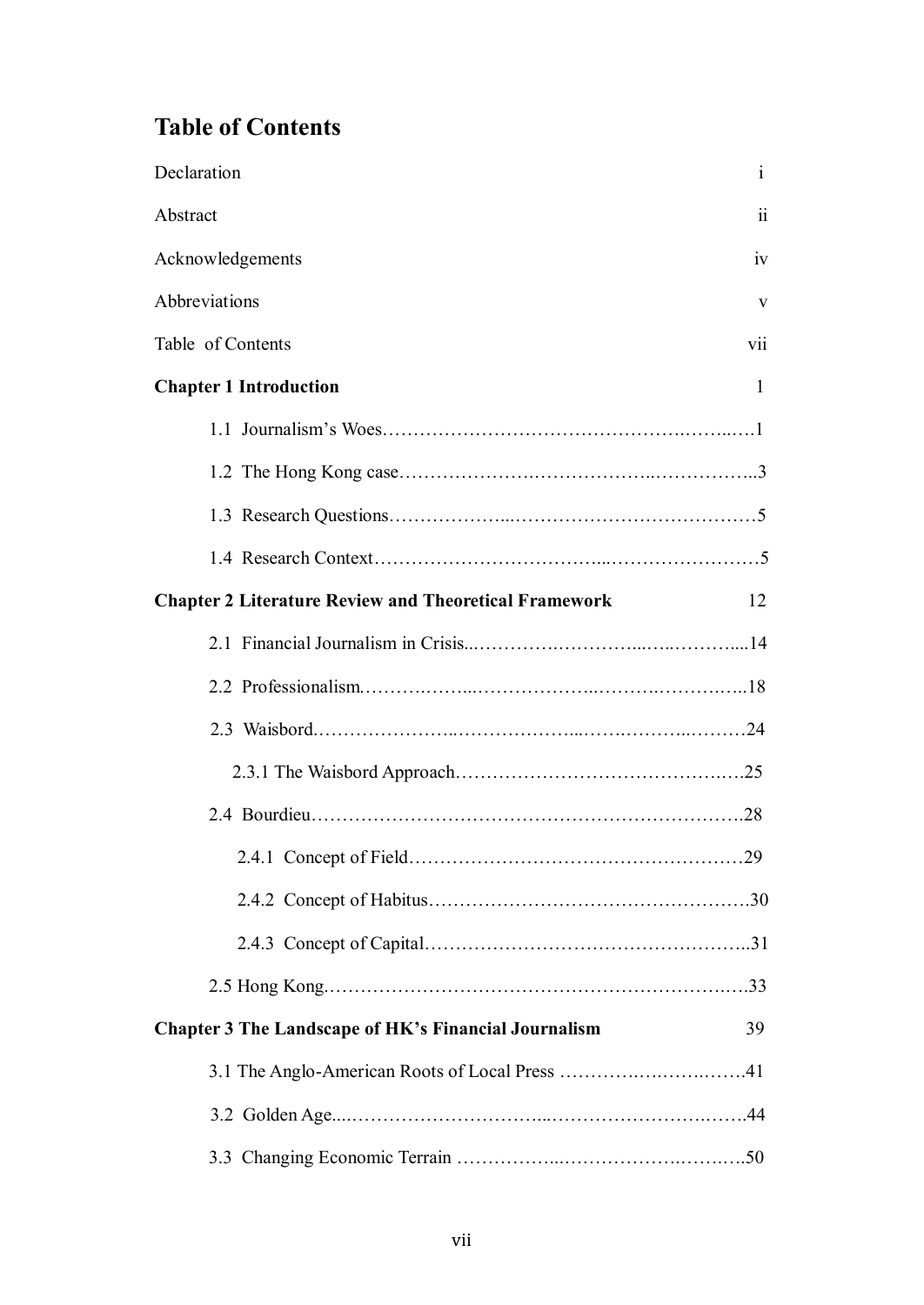| 3.3.2 Financial Pressure and Capacity Constraint54 |    |
|----------------------------------------------------|----|
|                                                    |    |
| 3.3.4 Possible Convergence with Mainland China 57  |    |
|                                                    |    |
|                                                    |    |
| <b>Chapter 4 Codes of Conduct</b>                  | 65 |
|                                                    |    |
|                                                    |    |
|                                                    |    |
|                                                    |    |
|                                                    |    |
|                                                    |    |
|                                                    |    |
|                                                    |    |
|                                                    |    |
|                                                    |    |
|                                                    |    |
|                                                    |    |
|                                                    |    |
|                                                    |    |
| <b>Chapter 5 Media Coverage of IPOs</b>            | 99 |
|                                                    |    |
|                                                    |    |
|                                                    |    |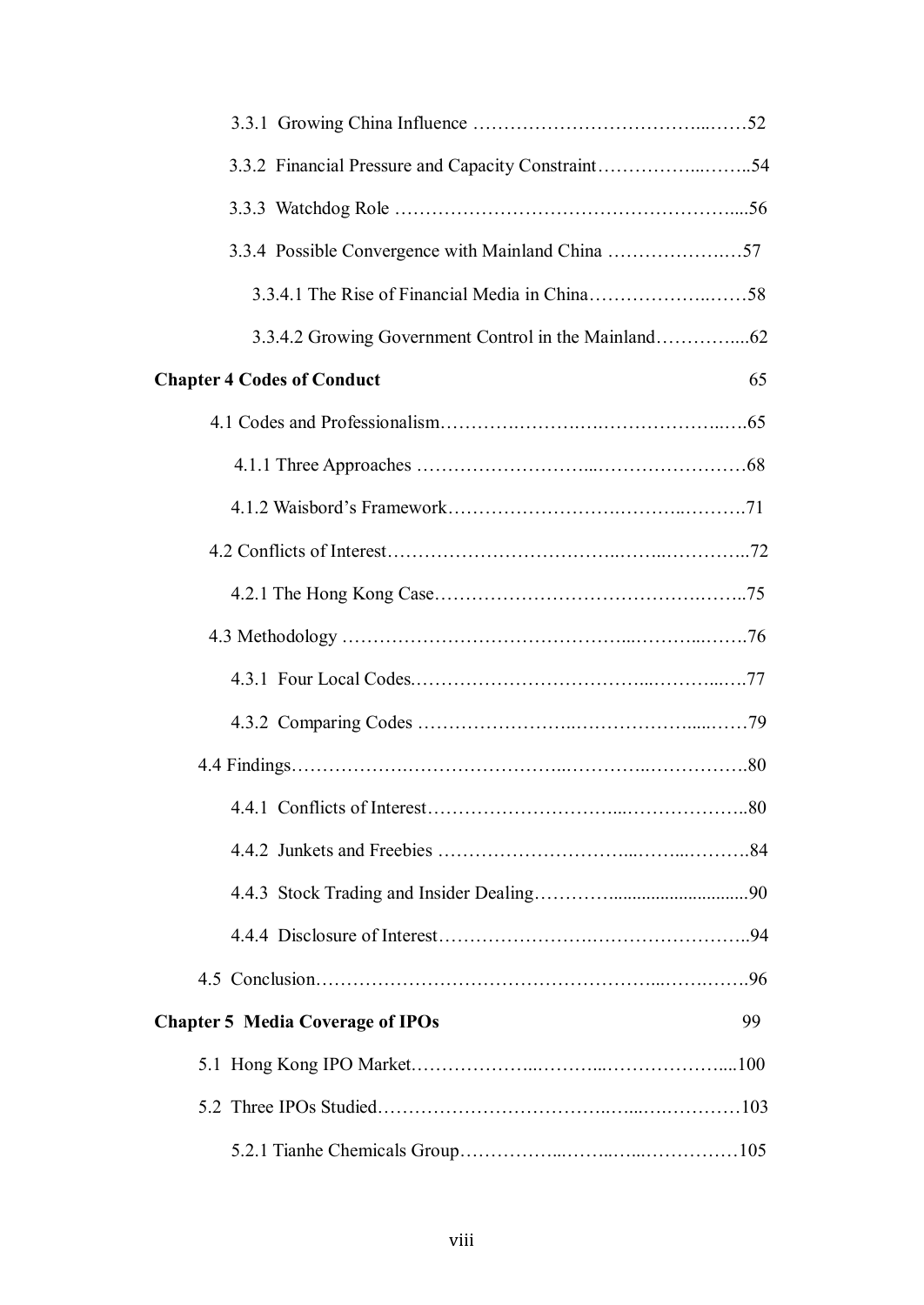| 5.5 Assessing Professional and Journalistic Values113        |     |
|--------------------------------------------------------------|-----|
|                                                              |     |
|                                                              |     |
|                                                              |     |
|                                                              |     |
|                                                              |     |
|                                                              |     |
|                                                              |     |
|                                                              |     |
|                                                              |     |
|                                                              |     |
|                                                              |     |
|                                                              |     |
| 5.8.2 Performance of non-HK Newspapers143                    |     |
| <b>Chapter 6 Practices of Hong Kong Financial Journalism</b> | 145 |
|                                                              |     |
|                                                              |     |
|                                                              |     |
| 6.3.1 Principles of Good Practice - Code of conduct149       |     |